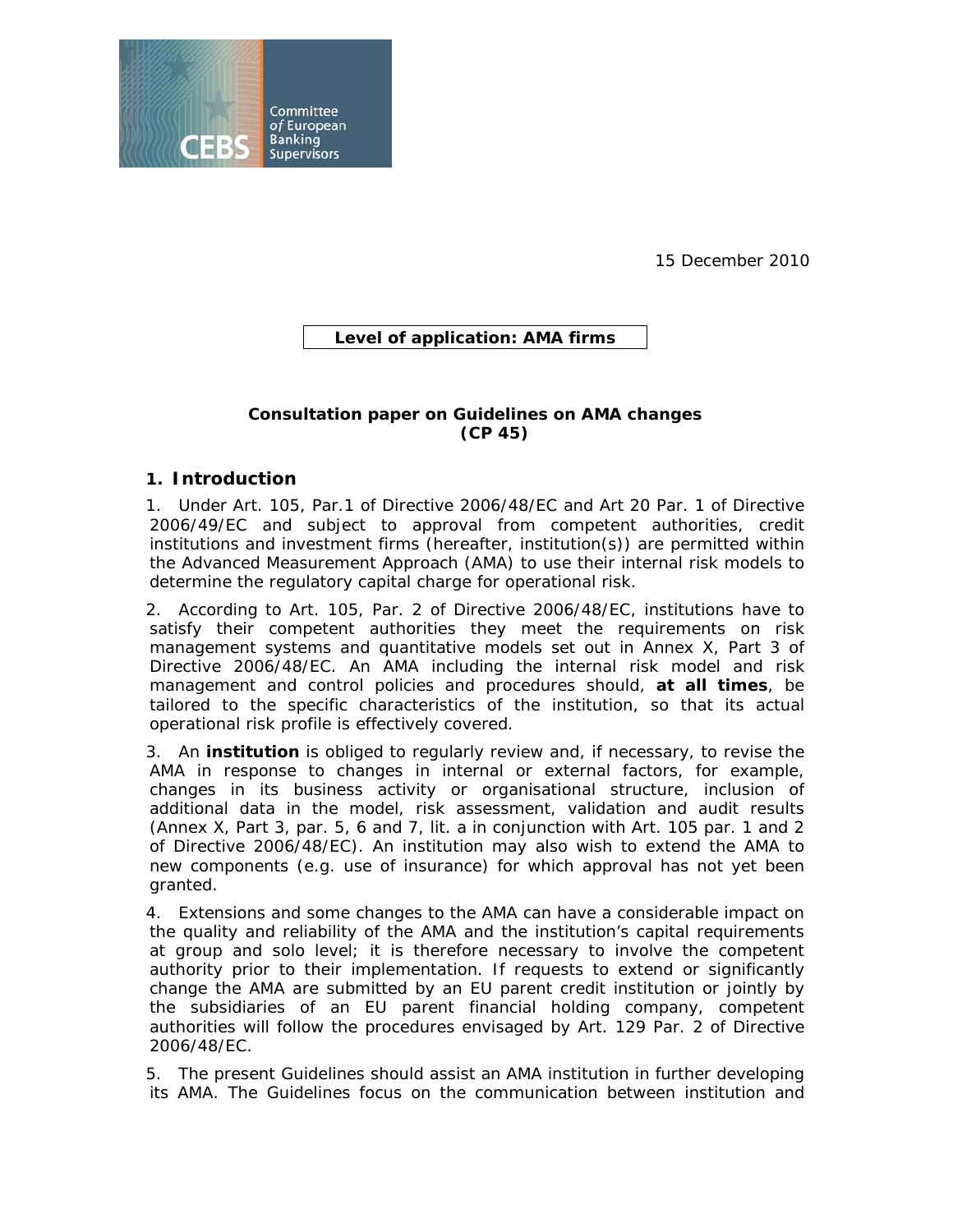competent authority and do not contain guidelines on how AMA changes should be implemented within an institution or group.

6. An institution should adopt internal policies for AMA changes, including procedures for the internal approval of AMA changes, taking into account their organisational characteristics and AMA specificities. The examples of extensions and changes, referred to in the annex to these Guidelines, aim to assist an institution in defining its internal categorisations relating to its AMA framework. When implementing the Guidelines, the competent authority will make clear how the institutions should provide information to the competent authority and how the feedback to the institution should be transmitted (e.g. formally or informally, by written notification or electronic means).

7. CEBS expects its members to implement the Guidelines on AMA changes by 31 December 2011.

## **2. AMA Change Policy (ACP)**

#### **2.1 Severity of changes to the AMA**

8. An AMA framework may be altered by *extensions* **or** *changes* after being approved by the competent authorities.

9. An **AMA** *extension* means the introduction of new relevant AMA components (e.g. use of insurance, expected loss deduction), or the implementation of the AMA framework in parts of the group, for which approval has not yet been granted.

10. *Changes* **to an AMA** comprise modifications that are essential for meeting the regulatory requirements in the area of operational risk management (Annex X, Part 3, par. 2 and 5) and measurement systems (Annex X, Part 3, par. 8-31 of Directive 2006/48/EC); modifications with respect to internal governance structure and procedures are also included (Annex X, Part 3, par. 2-7, Article 22 and Annex V of Directive 2006/48/EC). The procedure for dealing with intended changes to the AMA varies depending on their severity.

11. Any intended change should not be considered in isolation, but should rather be assessed in connection with other changes that have been made previously, that have been applied for at the same time, or that have already been planned for the future. A per se insignificant change, in conjunction with other changes, might have a significant impact and should, in such cases, be considered accordingly.

12. Within an ACP (Section 2.2), the institution documents its principles and procedures for grading and processing planned AMA changes.

13. The ACP should use the following **categorisation scheme**, defined in more detail in the annex to these Guidelines, as to the first three categories:

- a) Extensions
- b) Significant changes
- c) Major changes
- d) Minor changes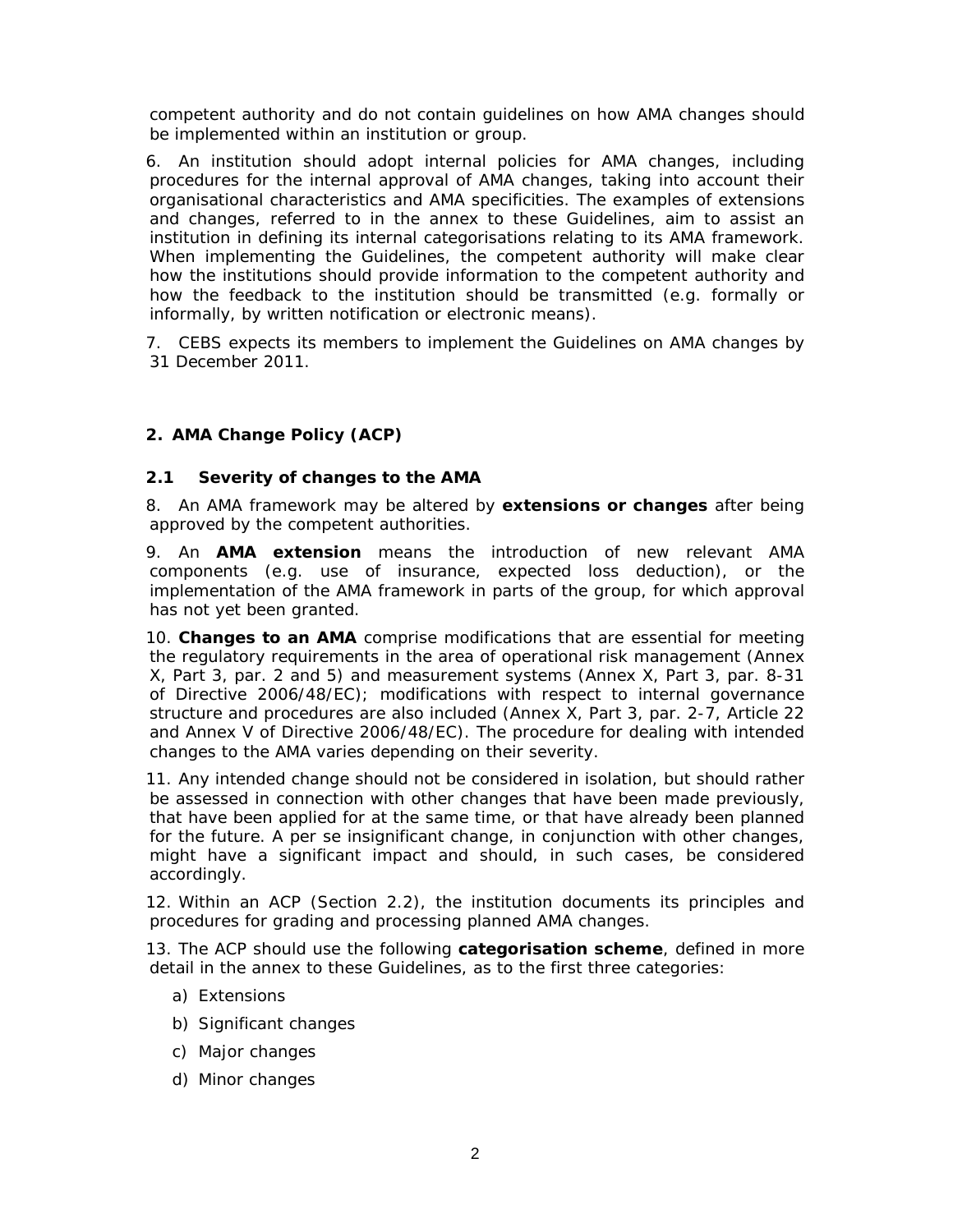14. Depending on the severity of an actual change (i.e. extensions or significant changes, major changes and minor changes) different requirements for the communication with the competent authority apply.

# **2.2 Internal AMA change policy**

15. The institution should approve at the proper hierarchy level, adequately document and implement, an AMA change policy (ACP) within its AMA framework. The ACP should include appropriate distinctive criteria for the categorisation of possible changes, outline the internal processes for implementing and documenting changes, and designate the responsible persons.

16. The institution should review and adjust the ACP to reflect changes within its internal governance or AMA framework as appropriate. The ACP and its application should be subject to independent review.

17. The institution should submit its ACP and any subsequent modification to the competent authority. If an institution's AMA is already approved, the competent authority should require an ACP to be handed in within 6 months of the implementation date of these Guidelines. Institutions applying to use an AMA should hand in an ACP as part of the required documentation.

18. Regardless of the distinctive criteria for the categorisation of possible changes within the institution's ACP, the competent authorities may upgrade or downgrade the severity of an actual AMA change and apply the respective supervisory procedures.

# **3. Supervisory procedures for AMA extensions and changes**

## **3.1 Supervisory procedures for extensions and significant changes**

19. Extensions and significant changes (see also Annex items A and B) should be subject to an explicit approval and should follow the supervisory procedures adopted for the application of an institution to use an AMA for determining the regulatory capital charge. The provisions set out in the CEBS Validation Guidelines, in particular those regarding home-host cooperation procedures; approval and post-approval processes (Section 2) should be applied as appropriate.

20. An institution wishing to extend or significantly change the AMA should file an application with the competent authority in good time, prior to the planned implementation, and submit the necessary documentation, including the outline of the extension or significant change, its rationale, objective and the expected effects on the AMA regulatory capital. The documentation should also include the report of the independent review of the planned extension or significant change.

21. After receipt of the complete application the competent authority assesses the proposed extension or significant change, initiates the appropriate approval process and subsequently makes a decision as to whether or not to grant the institution a permit to extend and/or significantly change the AMA framework. Where applicable, the cooperation procedures between competent authorities in line with Article 129 par. 2 of Directive 2006/48/EC should be followed.

22. The decision communicated to the institution may be supplemented with conditions (e.g. parallel run of the old and new AMA framework) or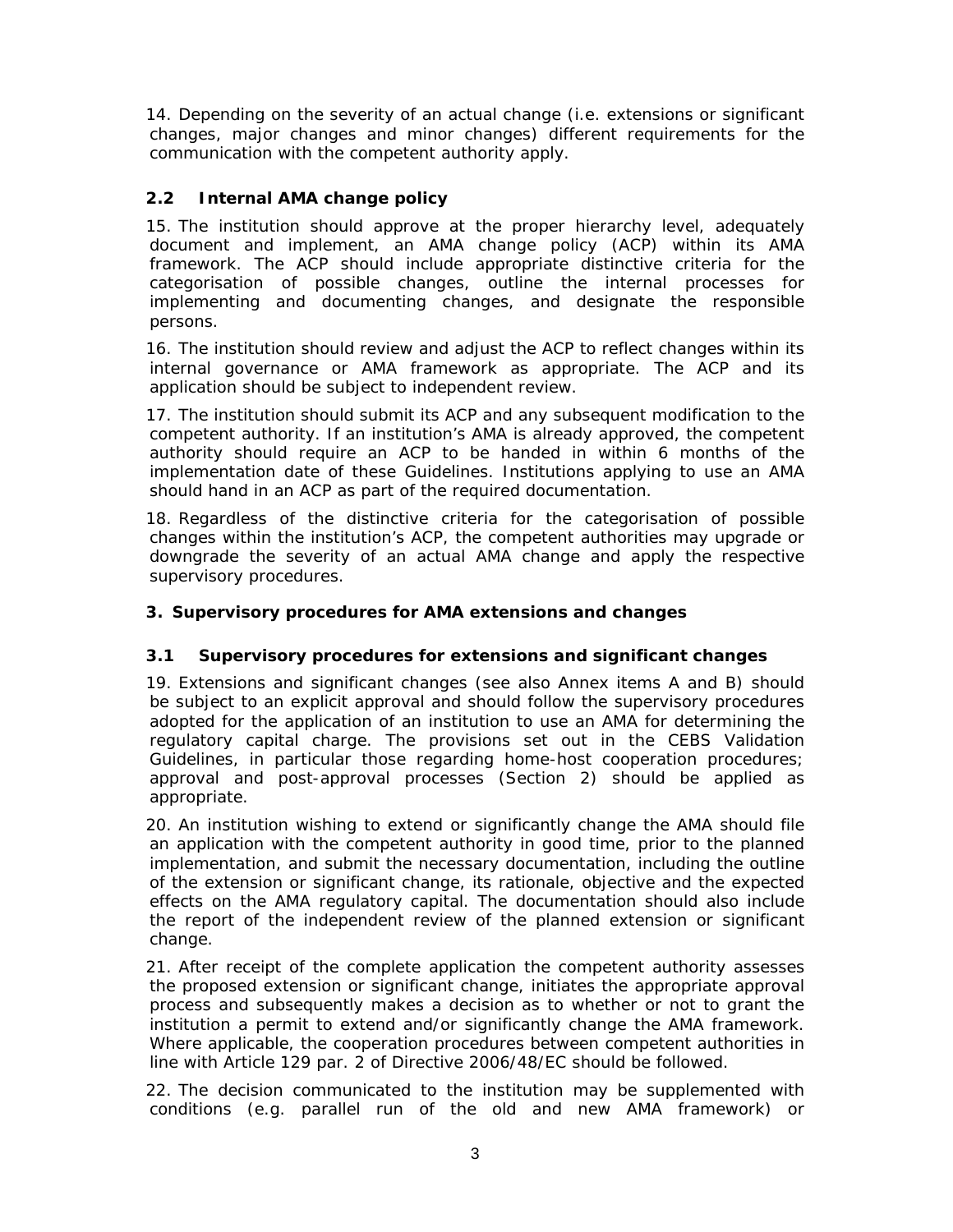recommendations for the improvement of the extended/changed parts of the AMA and their reasoning.

# **3.2 Supervisory procedures for major changes**

23. An institution should inform its competent authority in good time, prior to the planned implementation, of a major change to its AMA (see also Annex item C). Moreover, it should produce the necessary documentation, including the outline of the change, its rationale, objective and the effects on the AMA regulatory capital.

24. The competent authority evaluates the AMA change and informs the institution of any regulatory objections to the change<sup>1</sup>. The institution should apply the change for regulatory purposes only after receiving an affirmative reply from the competent authorities.

25. If the competent authority reclassifies the change as an extension or as a significant change, it will inform the institution, and a formal application and approval process should be carried out as described above (see chapter 3.1).

# **3.3 Supervisory procedures for minor changes**

-

26. Minor changes to the AMA should also be part of the ACP and should be documented appropriately. These changes may occur more often, but do not have a severe impact on the reliability of the AMA framework or the capital charge. However, such changes also need to be in line with the requirements set out in Annex X, Part 3 of Directive 2006/48/EC.

27. The competent authority should require an AMA-institution to notify minor changes, at least on a yearly basis. These changes may be reviewed within other AMA reviews, not specifically directed to such changes.

<sup>&</sup>lt;sup>1</sup> As above, this may entail recommended or mandatory remedial actions, suggestions for the possible improvement of the new/changed parts, or other specific requests (e.g. parallel run of the old and new AMA framework) and their reasoning.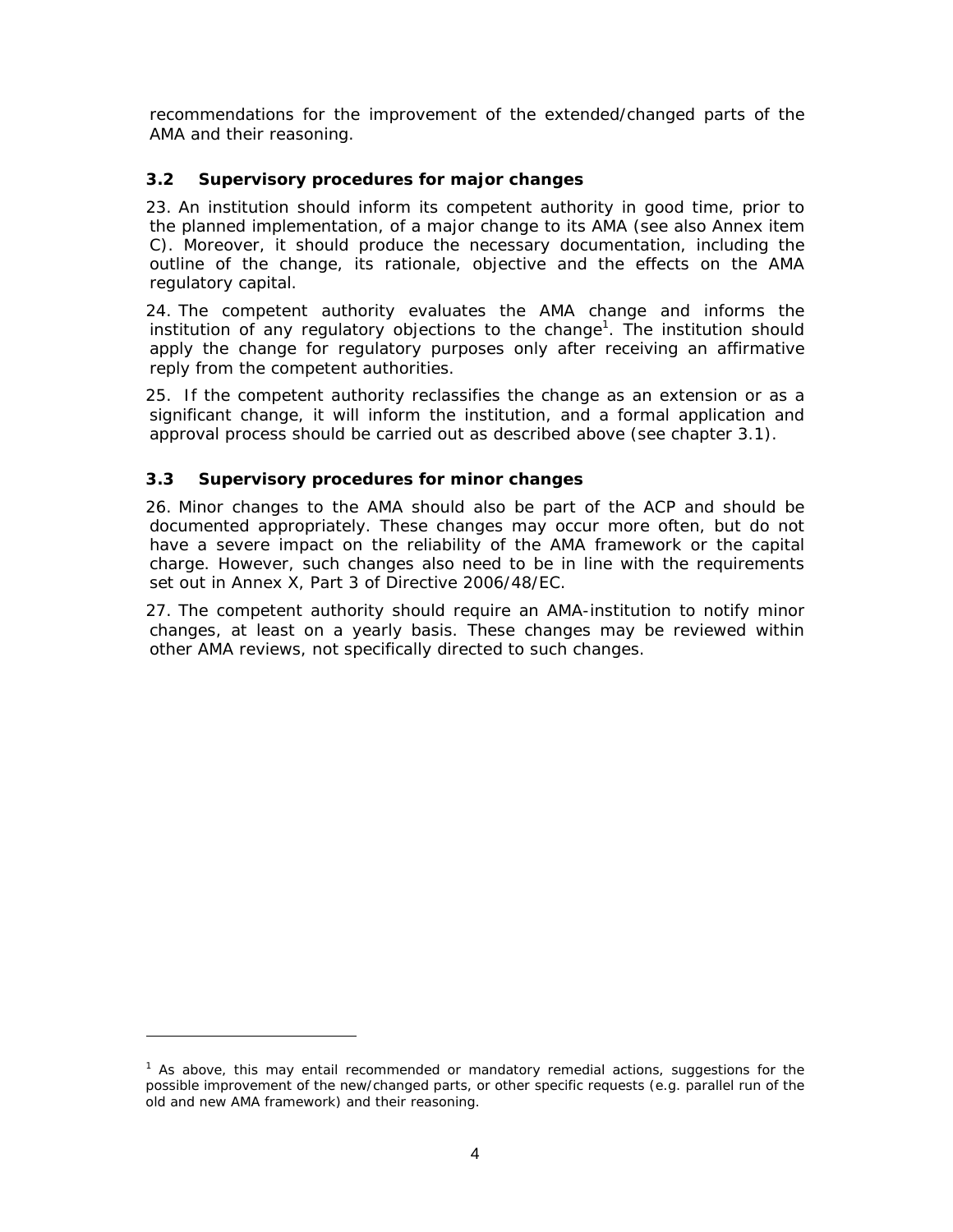#### **ANNEX**

1. This Annex provides for extensions, significant changes and major changes a non-exhaustive list of examples. This list acts as a guide to grading changes according to their severity.

2. The ACP should encompass the categories outlined in paragraph 13. The examples in those categories should be integrated in the internal ACP if feasible. The institution may add further detail in the ACP consistent with the characteristics of the institution's internal governance and AMA framework.

#### **A) Extensions to the AMA framework**

- Extensions to the *scope of application* of the AMA
	- o Extension to parts of the institution not yet covered by the approval, if not contained in the roll-out plan submitted with the application for the use of the AMA; and
	- o Variation of a hitherto applied Partial Use relating to individual locations, legal units or business units, if not contained in the implementation plan submitted with the application for the use of the AMA.
- Extensions to the *measurement system* 
	- o First-time reduction of the AMA regulatory capital by the expected loss offset;
	- o First-time introduction of operational risk mitigation techniques (e.g. insurance or other risk transfer mechanisms);
	- o First-time introduction of diversification benefits; and
	- o First-time introduction of an allocation mechanism at group level.

#### **B) Significant changes in the AMA**

- o Fundamental changes in the structure and characteristics of the calculation data set (e.g. first-time use of new external data sources, switch from incorporated external data sources);
- o Fundamental changes in the measurement system due to modification in the logics or methods (e.g. a switch from essentially data-related approaches to mainly scenario-based models or viceversa, changes in the criteria for the use or weighting of the four elements and changes in the distributional assumptions/parameter estimation procedure), or to important modifications within the group structure (e.g. abandonment of significant business units, including subsidiaries);
- o Changes in the logics and drivers of the allocation mechanism; and
- o Fundamental changes in the organisational and operational structure of the operational risk management function